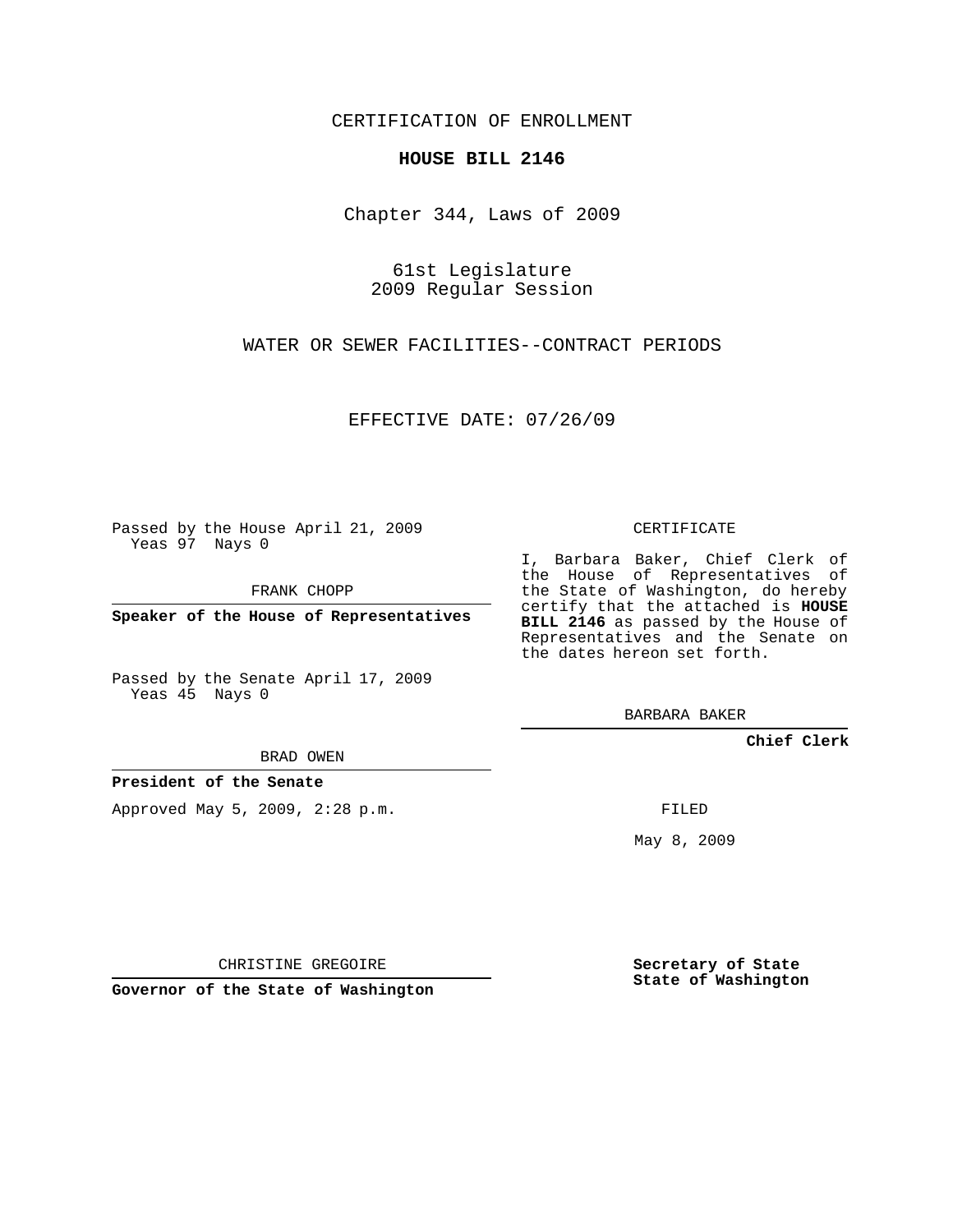## **HOUSE BILL 2146** \_\_\_\_\_\_\_\_\_\_\_\_\_\_\_\_\_\_\_\_\_\_\_\_\_\_\_\_\_\_\_\_\_\_\_\_\_\_\_\_\_\_\_\_\_

\_\_\_\_\_\_\_\_\_\_\_\_\_\_\_\_\_\_\_\_\_\_\_\_\_\_\_\_\_\_\_\_\_\_\_\_\_\_\_\_\_\_\_\_\_

## AS AMENDED BY THE SENATE

Passed Legislature - 2009 Regular Session

**State of Washington 61st Legislature 2009 Regular Session By** Representatives Ericks, Johnson, Eddy, and Liias

Read first time 02/11/09. Referred to Committee on Local Government & Housing.

 AN ACT Relating to contract requirements for water or sewer facilities; and amending RCW 35.91.020.

BE IT ENACTED BY THE LEGISLATURE OF THE STATE OF WASHINGTON:

 **Sec. 1.** RCW 35.91.020 and 2006 c 88 s 2 are each amended to read as follows:

 (1) Except as provided under subsection (2) of this section, the governing body of any city, town, county, water-sewer district, or drainage district, hereinafter referred to as a "municipality" may contract with owners of real estate for the construction of storm, sanitary, or combination sewers, pumping stations, and disposal plants, water mains, hydrants, reservoirs, or appurtenances, hereinafter called "water or sewer facilities," within their boundaries or (except for counties) within ten miles from their corporate limits connecting with the public water or sewerage system to serve the area in which the real estate of such owners is located, and to provide for a period of not to 16 exceed ((fifteen)) twenty years for the reimbursement of such owners and their assigns by any owner of real estate who did not contribute to the original cost of such water or sewer facilities and who subsequently tap onto or use the same of a fair pro rata share of the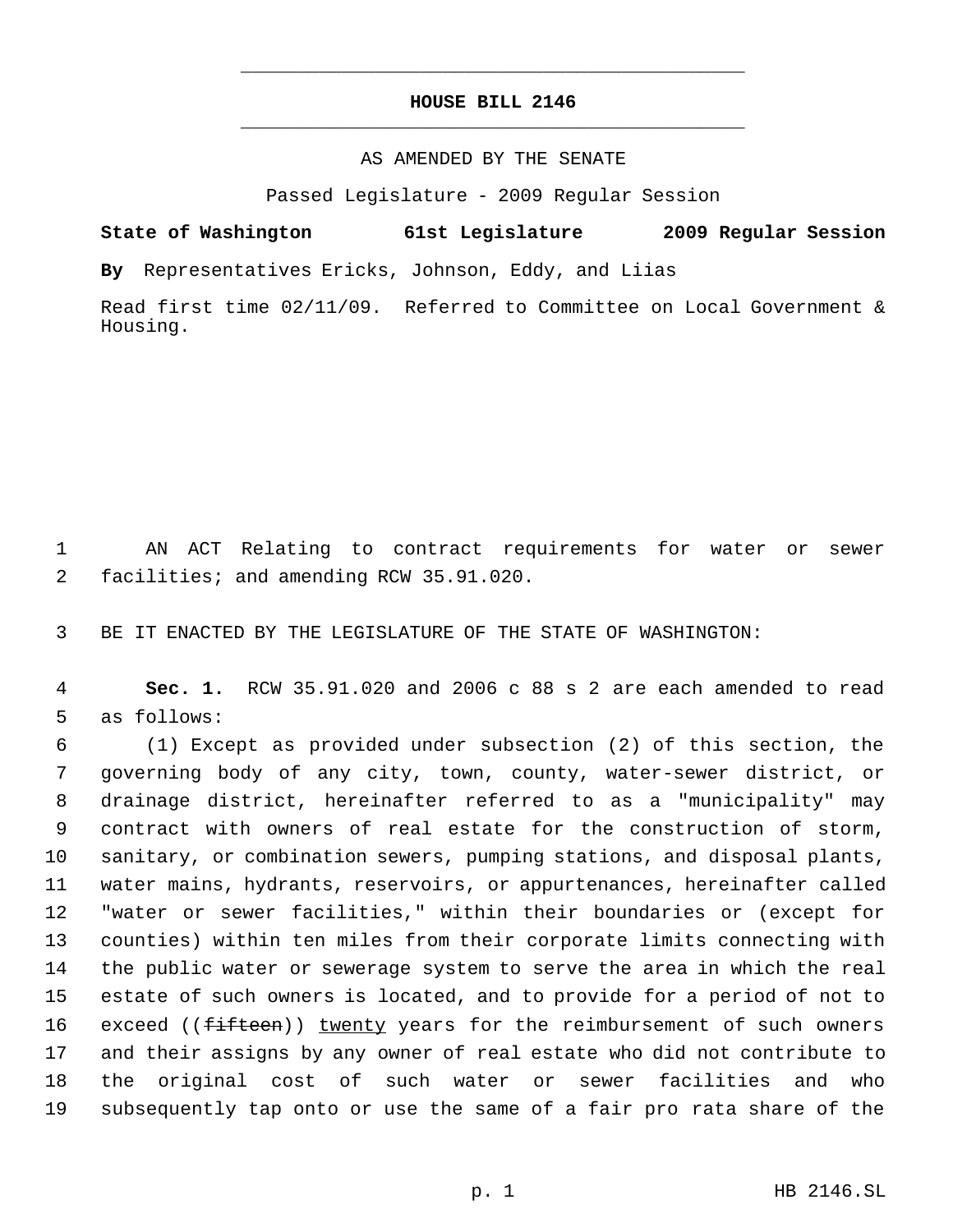cost of the construction of said water or sewer facilities, including not only those directly connected thereto, but also users connected to laterals or branches connecting thereto, subject to such reasonable rules and regulations as the governing body of such municipality may provide or contract, and notwithstanding the provisions of any other law.

7 (2)(a) The contract may provide for an extension of the  $(f<sup>2</sup> + f<sup>2</sup> + f<sup>2</sup>)$ 8 twenty-year reimbursement period for a time not to exceed the duration of any moratorium, phasing ordinance, concurrency designation, or other governmental action that prevents making applications for, or the approval of, any new development within the benefit area for a period of six months or more.

 (b) Upon the extension of the reimbursement period pursuant to (a) of this subsection, the contract must specify the duration of the contract extension and must be filed and recorded with the county auditor. Property owners who are subject to the reimbursement obligations under subsection (1) of this section shall be notified by the contracting municipality of the extension filed under this subsection.

 (3) Each contract shall include a provision requiring that every two years from the date the contract is executed a property owner entitled to reimbursement under this section provide the contracting municipality with information regarding the current contract name, address, and telephone number of the person, company, or partnership that originally entered into the contract. If the property owner fails to comply with the notification requirements of this subsection within sixty days of the specified time, then the contracting municipality may collect any reimbursement funds owed to the property owner under the contract. Such funds must be deposited in the capital fund of the municipality.

 (4) To the extent it may require in the performance of such contract, such municipality may install said water or sewer facilities in and along the county streets in the area to be served as hereinabove provided, subject to such reasonable requirements as to the manner of occupancy of such streets as the county may by resolution provide. The provisions of such contract shall not be effective as to any owner of real estate not a party thereto unless such contract has been recorded